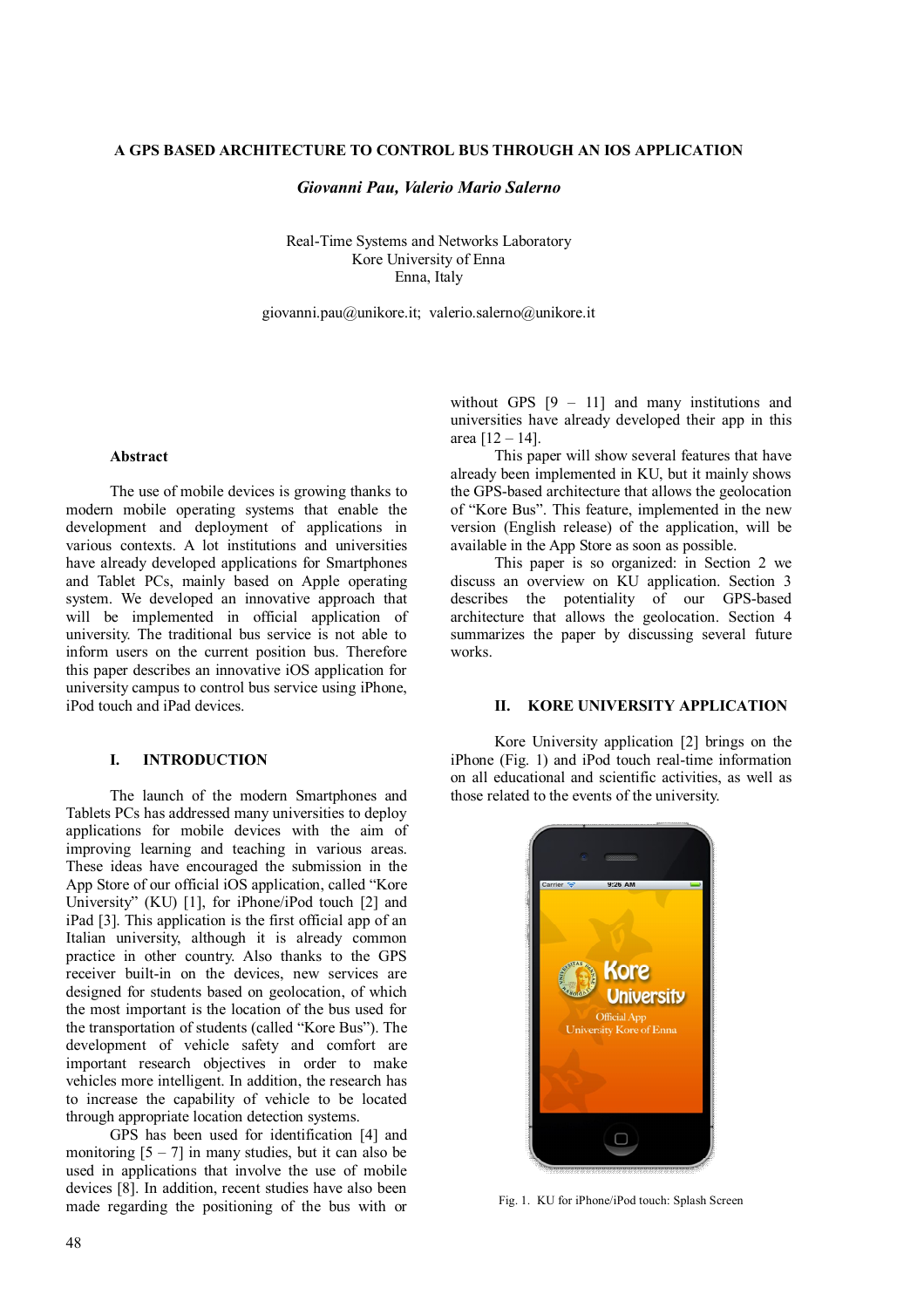Implementing KU application, we decided to build the application for Apple iOS because it is designed and written to run on a specific hardware device, differently from Android, which can be defined as an operating system "general purpose". Android applications do not always run correctly on different brands of devices because the hardware compatibility is not always guaranteed. Symbian, at its birth, was not designed to be used on touchscreen devices, so cannot cope the users demands, while Windows Phone 7 is still too young and its gap against rivals is still high. All these considerations have made us decide to design and implement KU for Apple iOS, an operating system that is really common and a solid market for applications such as App Store encourages it.

The implementation of the application has followed the basic rules of interaction design in order to ensure direct control of it. The goal was to have a navigation carefully designed to be light, practical and at the same time, easy to use. In addition, the interface is very self-explanatory, as for the presence of areas where you can view a legend as because the images chosen for the buttons are intuitively related to the content covered.

KU application is structured through a Tab Bar Application that, in iOS programming, is formed by a modal interface, which allows changing the UIView by Tab Bar Items (Fig. 2).



Fig. 2. KU: Tab Bar Application

"University News" section contains news and information about courses, exams, events and opportunities for students and is constantly updated.

In the "Faculty" area, it is possible to find useful information about each degree course, such as news, course information and active contacts of professors whom it is possible to contact directly from the application.

"University Contacts" area contains addresses, phone numbers and emails of the institutions of the University and administration offices. This section lists the services offered by the University and information about the canteens.

In the "Services" section it is possible to find all the available services for the students. In this sense, for example, is particularly useful for students the possibility to book exams for each course directly through the mobile device. Furthermore, in Podcast area, it is possible to download the media files of the lectures and educational activities, which improve and stimulate student learning through the use of modern multimedia systems.

Kore University HD is the iPad version [3] (Fig. 3) and is not simply a port of the iPhone and iPod touch application. KU HD is a true stand-alone application specially implemented optimizing iPad

features. The services presented in KU for iPad are the same as those described in the iPhone and iPod touch version, while the design criteria is different both from a hardware point of view (display bigger and better performance of the processor) as a software perspective (availability of additional libraries).



Fig. 3. KU for iPad: Splash Screen

#### **III. PROPOSED ARCHITECTURE**

The new version of Kore University application will be officially released as soon as possible and will implement a mechanism of vehicle location of "Kore Bus", in order to allow students to know the location of the bus real time and see whether or not they are late to reach the bus stop. Each bus has installed a GPS equipped mobile device, which sends to a server, every minute, its Bus ID and its current position. The server has a database that manages information sent by the various busses. The location of the bus in motion is determined real-time on the basis of location information in the database (Fig. 4).

The operation of GPS is based on a military satellites system, which sends a series of digital sequences used to calculate distances.

Actually, the distance is calculated by measuring the time required to receive the satellite signal that issued it. In order to make this positioning system, the two-dimensional point should catch at least three GPS satellites. After that, the distance to each satellite is calculated and the GPS calculates a space in which to place the three spheres of radius equal to the distances available. Two intersections are obtained this way: the first is the point of the GPS station and the second is directly opposite that is discarded. This position is two-dimensional and therefore brings with it a minimum of error, because it is still not taken into account the height above sea level of the receiver. To do this, is necessary a third point, from which is possible to obtain a threedimensional measurement; this point is achieved by hooking the fourth satellite signal.

Obviously, increasing the number of satellites contacted the percentage error decreases.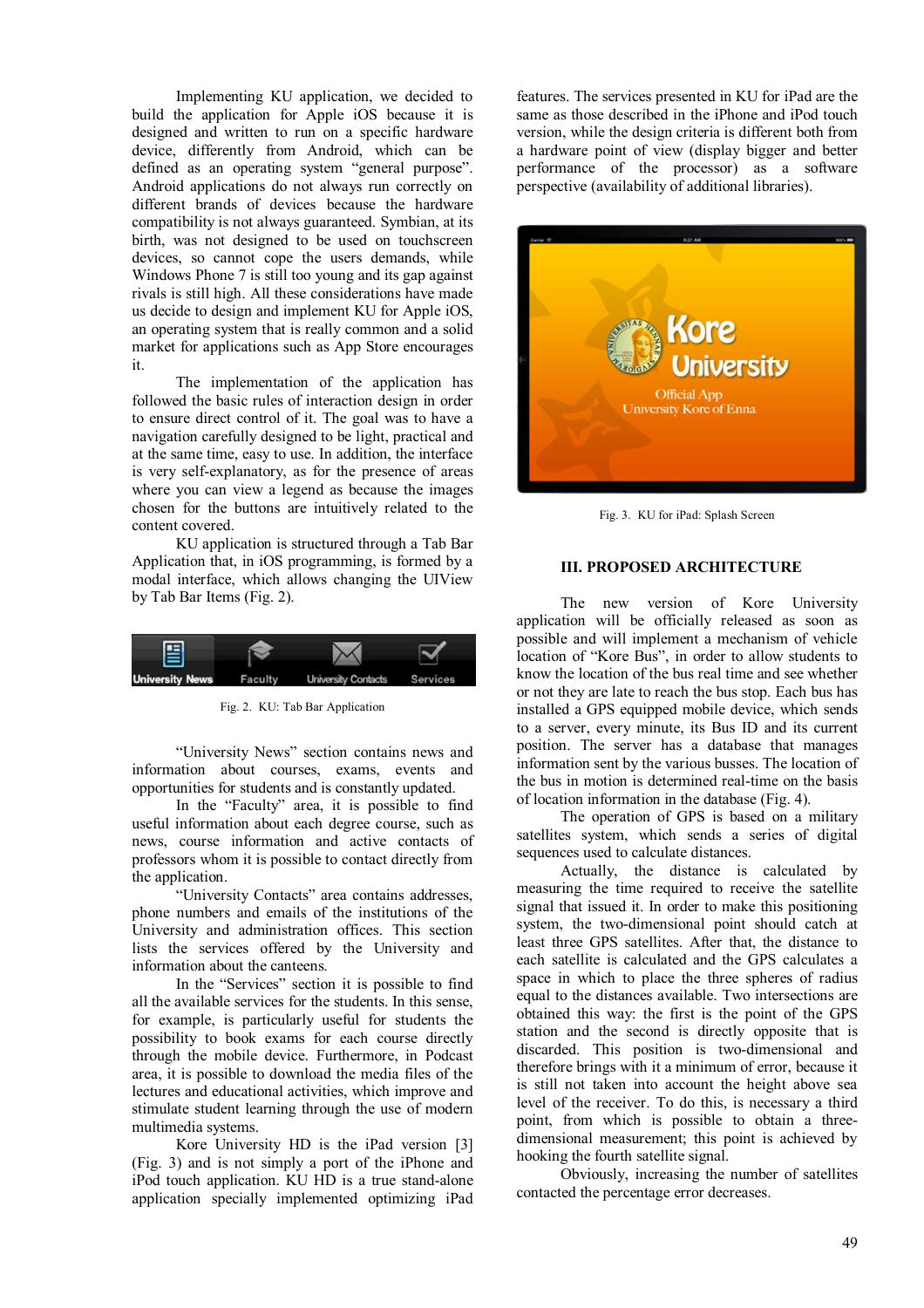

Fig/ 4. GPS Architecture

The next version of the Kore University application will implement (in "Services" section) the approach shown in this paper.

So in [1] it will be possible to have real-time information regarding the locations of several "Kore Bus". This approach allows several advantages<br>for the user of [1] application: students, the user of  $[1]$  application: students, professors/researchers and employees. Fig. 5 shows the interface of the application discussed in this paper.





Fig. 5. KU: Bus Location

In particular, we implemented an architecture that allows the control both of the current location of the bus

the departure/arrival times, the entire route and stops (Figure 6). This service definitely helps students who live in residential areas away from the university.

To reduce journey times, the various bus routes have been carefully chosen after detailed studies on the areas where students live and their travel time to reach the campus.



Figure 6. KU: Current bus Location

The number of buses and their frequency on each route were also chosen to balance many factors such as user charges, travel times to the university and costs. In any case, all citizens can also use this type of service.